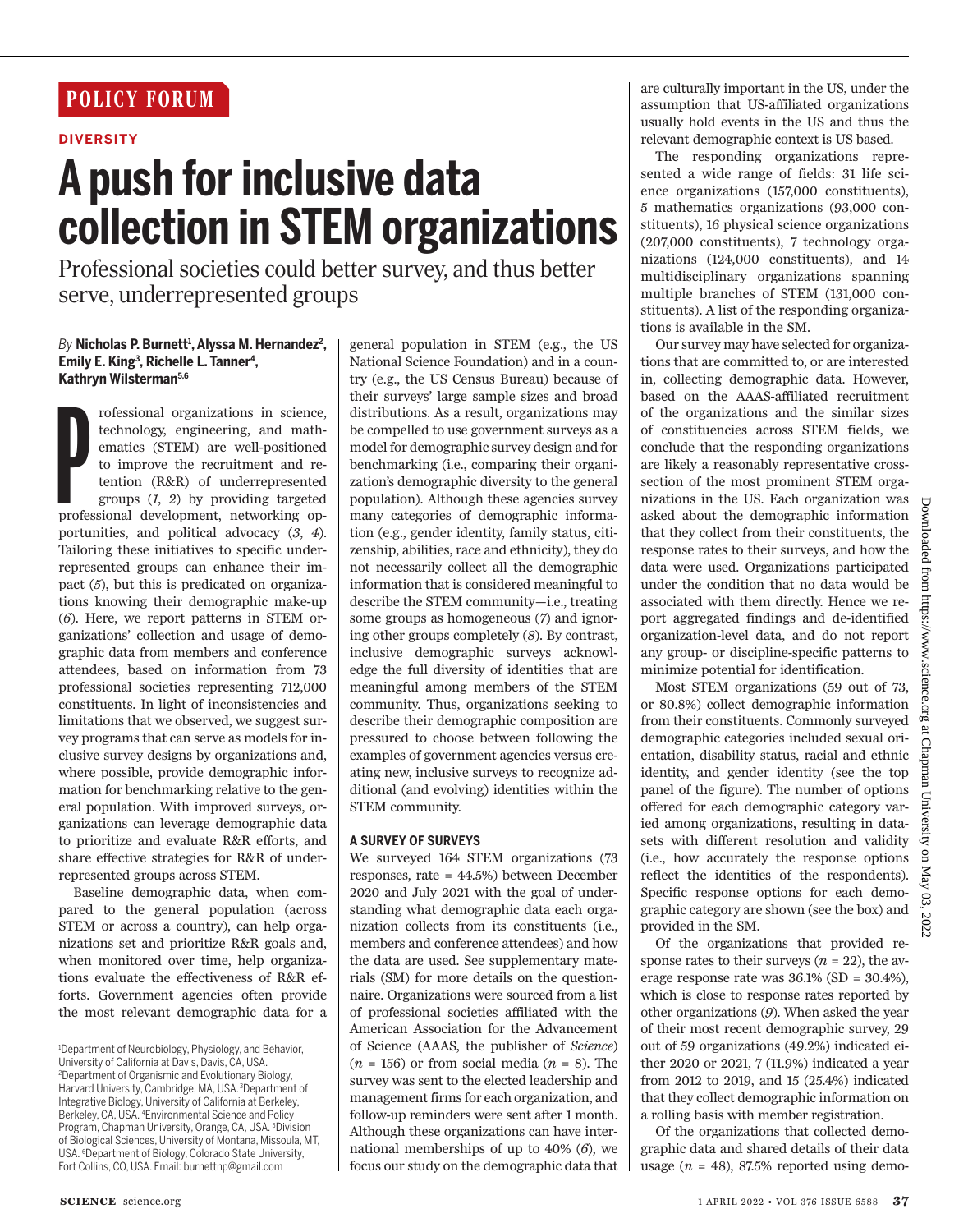graphic data for one or more purposes that fell in the general categories of temporal monitoring, resource planning (e.g., for conferences), publishing reports (e.g., internal or external reports summarizing organizational growth), writing grant proposals, and contributing to third-party research (see the bottom panel of the figure). Some respondents provided specific examples, which included using data to create statistical reports for an organization's board of directors, writing proposals and progress reports to federal funding agencies, and ensuring diverse representation on organizational service committees and speaking panels. Thus, there are disparities between STEM organizations in the underlying design of demographics questions, the administration of surveys, and the usage of the collected data.

Our results indicate that some STEM or-

ganizations do not recognize entire groups in STEM, including individuals in sexual minorities (i.e., LGBTQ+ people) or individuals with disabilities (see the top panel of the figure). This observation is surprising given the welldocumented discrimination and underrepresentation of these groups in STEM (*8*, *10*). Furthermore, variation in response options on demographic questions—e.g., for racial and ethnic identity and gender identity—signals that only a fraction of organizations aim to give a voice to distinctive identities that are frequently relegated to broader demographic classifications. For instance, numerous Asian American and Pacific Islander (AAPI) ethnic groups are often consolidated into a single "Asian" or "AAPI" grouping (*7*).

In response to survey designs that ignore or obfuscate demographic identities, individuals from underrepresented groups may elect not to respond to certain ques-

tions or elect not to complete the survey, introducing a nonresponse bias into the data. As a result, the collected data do not directly reflect the true demographic composition of the organizations. Nonresponse biases may become even more prominent if surveys lack anonymity—e.g., data collected during member registration are likely linked to a respondent's identity (*11*, *12*). Cumulatively, these findings suggest that the bulk of professional organizations in STEM are not collecting de-

Third-party research Grant proposals Published reports Resource planning Monitoring Any use

**How are the data used?**

Gender identity Race and ethnicity Disability status Sexual orientation

**What data are collected?**

mographic data that are representative of the true diversity within STEM, which misinforms any subsequent use of the data for supporting or guiding organizational operations such as R&R.

## **GUIDES FOR SURVEY DESIGN**

Our data and the recommendations made here are based on a subsample of US-affiliated STEM organizations, and thus they are limited in part by the demographic categories that are prominent and culturally important in the US. Nonetheless, we believe that the principles outlined below are applicable to both US and international organizations. STEM organizations can look to national surveying programs with publicly available data to model demographic survey designs and provide benchmarking of organizational

**Demographic data collection and usage in STEM** We obtained information about demographic data collection and usage from 73 STEM organizations, representing 712,000 members and conference attendees. Organizations most commonly collected race, ethnicity, and gender identity information but with different resolution and validity (top). Demographic data were commonly used for monitoring and resource planning (bottom). "Any use" refers to one or more of the individually listed uses.

year), whereas the ACS targets the general US population (~3.5 million households per year). Thus, the SED and ACS can provide relevant benchmarking data for demographic surveys of STEM organizations, but the diversity of identities recognized in their survey questions pales in comparison to the questions of the smaller NHIS (~32,000 to 59,000 households per year, 2015 to 2020). For example, in questions on race, the NHIS and ACS each recognize seven distinctive Asian identities, whereas the SED recognizes only a singular Asian group. For ethnicity, the NHIS recognizes seven distinctive Hispanic or Latinx identities, whereas the ACS and SED each recognize only four. Organizations wishing to describe international constituents should avoid describing racial groups as "American" (e.g., "Asian American") and consider asking for

country of residence (*6*). However, "residence" can have several definitions, such as legal versus historical, so surveys should be explicit in their use of this term.

In addition to race and ethnicity, the NHIS asks sexual orientation (SED and ACS do not explicitly do this), and the survey includes a series of questions regarding cognitive, motor, visual, and auditory abilities that are more comprehensive in scope and response options than the abilitiesrelated questions of the SED or ACS. Thus, for racial and ethnic identity, sexual orientation, and disability status, the NHIS is likely the most effective, all-in-one guide for question design and benchmarking by STEM organizations. Unfortunately, the SED, ACS, and NHIS do not ask questions explicitly related to gender or transgender identity. Programs that survey these categories do not, to our knowledge, 0 20 40 60 80 100

diversity relative to the general population (*13*), though these national programs may have flaws. In the US, three such programs are the National Science Foundation's Survey of Earned Doctorates (SED), the US Census Bureau's American Community Survey (ACS), and the Centers for Disease Control and Prevention's National Health Interview Survey (NHIS).

**STEM organizations (%)**

0 20 40 60 80 100

 $1-2$   $\bullet$   $3-4$   $\bullet$   $5-6$   $\bullet$   $7-8$   $\bullet$   $9-10$   $\bullet$   $>10$ 

The SED targets individuals receiving research doctorates in the US (~55,000 per

publicly release data that would be helpful for benchmarking by STEM organizations, but their survey questions can still act as guides. For instance, Indiana University's National Survey of Student Engagement provides a model for gender identity questions (with additional, nonbinary response options), and a survey from the advocacy group, National Center for Transgender Equality, provides a model for transgender identity questions. Outside of the US, orgaDownloaded

mon

GRAPHIC: K. FRANKLIN/*SCIENCE*

GRAPHIC: K. FRANKLIN/SCIENCE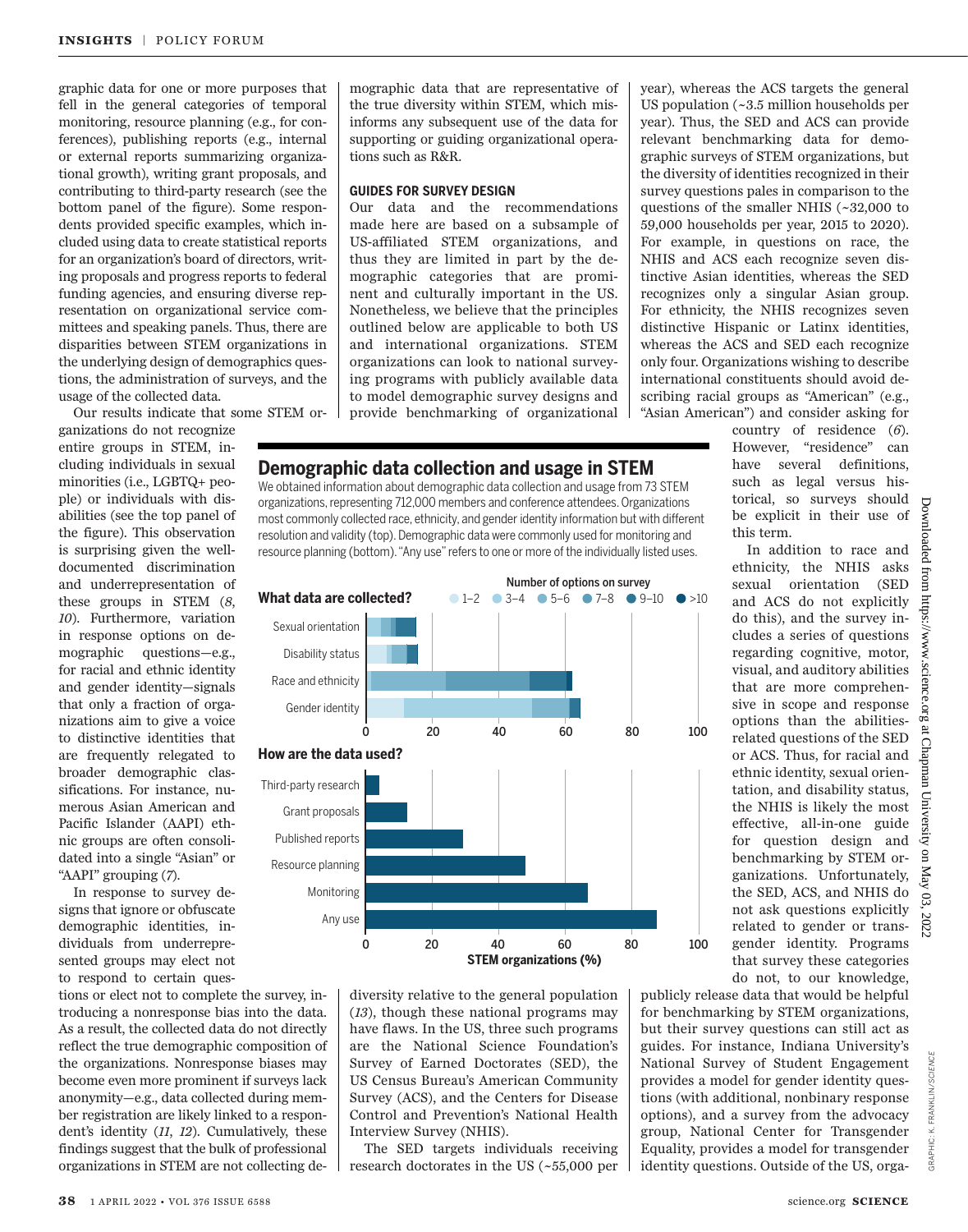nizations can follow these same guidelines by identifying large-scale, local survey programs that collect and report meaningful data from the general population and modifying the survey as needed to provide inclusive questions and options.

STEM organizations may wish to survey demographic categories beyond those discussed here, which were limited to the four most surveyed categories observed in our dataset (see the top panel of the figure). We encourage organizational leaders to find inclusive guides and benchmarking data for additional categories using reputable sources, such as the national survey programs described above. And just as national surveys evolve over time, organizational leaders should openly include new questions and response options to reflect and recognize levels of diversity that are important to the STEM community.

Adding new, inclusive survey elements does not necessarily compromise longterm studies of organizational diversity (i.e., continuity between surveys). In many cases, the inclusive suggestions described here involve recognizing distinctive identities from within groups historically treated as homogeneous. If needed, data from the updated (inclusive) surveys may be compared to historical values by statistically aggregating these newly recognized groups. In other cases, new identities and dimensions of diversity are recognized. Continuity between surveys is then less important because historical surveys were not collecting information that is now considered correct or meaningful to the community.

Inclusive survey questions and response options alone do not guarantee representative demographic data. Other aspects of surveys can prompt or prevent entire groups from responding, resulting in nonresponse biases. Response rates in general can be improved—and nonresponse bias reduced—by ensuring anonymity (e.g., delinking surveys from member registration), sending reminders, minimizing survey length, and providing incentives (*11, 14*). Furthermore, for sensitive questions, response rates may also benefit from providing a justification for data collection, such as that the results will influence specific R&R initiatives.

It is our hope that the guides presented here will enable more STEM organizations to quantify demographic diversity among their constituencies and use the data to inform and evaluate R&R efforts. To improve capacity to compare the efficacy of R&R efforts, partnering STEM organizations may wish to develop compatible frameworks for data collection by first identifying a common survey program for survey

# **Different surveys that ask about disability status offer different response options**

Surveyed STEM organizations provided varying sets of options for responding to a question about disability status on demographic surveys. See supplementary materials for response options provided for other questions regarding racial and ethnic identity, gender identity, and sexual orientation.

#### **Survey A (ten options)**

Sensory impairment (vision or hearing) **•** Learning disability (e.g., ADHD, dyslexia) **•** Autism spectrum disorder **•** Long-term medical illness (e.g., epilepsy, cystic fibrosis) **•** Speech or language impairment **•** Mobility limitation or orthopedic impairment **•** Mental health disorder (e.g., Major depressive disorder) **•** Temporary impairment due to illness or injury **•** Disability or impairment not listed - diagnosed or undiagnosed **•** I do not identify with a disability or impairment

#### **Survey B (ten options)**

Deaf/hard of hearing **•** Visual impairment **•** Mobility impairment **•**  Cognitive or learning disability **•** Mental health diagnosis **•** Neuroatypical **•**  Autoimmune or pain disorder **•**  Moderate to severe allergies/asthma/ environmental sensitivities **•** Other **•**  None of the above

#### **Survey C (six options)**

Difficulty seeing **•** Hearing **•** Speaking **•**  Walking **•** Lifting/carrying **•** Concentrating/remembering

#### **Survey D (five options)**

I have serious difficulty walking or climbing stairs **•** I am deaf or have serious difficulty hearing **•** I have been diagnosed by a health professional as having permanent memory loss or learning disability **•** I am blind or have difficulty seeing even when wearing glasses **•** None of the above

#### **Survey E (five options)**

Hearing impairment **•** Vision impairment **•** Learning disability **•**  Mobility/orthopedic impairment **•** Other

# **Survey F (three options)**

Yes **•** No **•** Specify if you wish

**Survey G (two options)** Yes **•** No

design and benchmarking data, and then agreeing on the demographic questions and response options to ask constituents. With this collaborative approach to survey design, organizations can then share successful strategies for the R&R of specific groups, resulting in impactful and widespread support of underrepresented groups across STEM.

Future work in this field should seek to understand how organizational recognition of diverse identities influences the R&R of underrepresented groups, and how this relationship varies across disciplines, organization types, and world regions. For instance, the analysis presented here is an aggregate snapshot of US-affiliated organizations across all areas of STEM. Do some STEM disciplines stand out in their approach to demographic data collection and R&R—e.g., in ways that could be good examples for other disciplines? Do for-profit organizations approach demographic diversity in ways that could inform R&R strategies in other organizations? Detailed assessments in these areas could identify and refine key strategies for demographic data collection and usage, and the use of these surveys for assessing R&R more broadly. Disseminating these findings to all STEM organizations will facilitate society-led support of underrepresented groups on a broad scale.

#### **REFERENCES AND NOTES**

- 1. N. Sellami, B. Toven-Lindsey, M. Levis-Fitzgerald, P. H. Barber, T. Hasson, *CBE Life Sci. Educ.*20, ar11 (2021).
- 2. National Science Board, "Science and engineering indicators: The state of U.S. science and engineering 2020" (NSB-2020-1, National Science Foundation, Alexandria, VA, 2020); https://ncses.nsf.gov/pubs/nsb20201/.
- 3. J. M. Scott, J. L. Rachlow, R. T. Lackey, *Bioscience* 58, 865 (2008).
- 4. N. P. Burnett *et al*., *Nat. Ecol. Evol*. 4, 1283 (2020).
- 5. M. A. Armstrong, J. Jovanovic, *J. Women Minor. Sci. Eng*. 21, 141 (2015).
- 6. C. A. Rushworth *et al*., *Evolution*75, 208 (2021).
- 7. K. H. Nguyen *et al*., *Bull. Ecol. Soc. Am*. 103, e01939 (2022). 8. J. B. Freeman, *Science*374, 1333 (2021).
- 9. Y. Baruch, B. C. Holtom, *Hum. Relat*. 61, 1139 (2008).
- 10. National Center for Science and Engineering Statistics, "Women, minorities, and persons with disabilities in science and engineering: 2021" (Special Report NSF 21-321, National Science Foundation, Alexandria, VA, 2021); https://ncses.nsf.gov/wmpd.
- 11. P. Roth, *J. Manage*. 24, 97 (1998).
- 12. J. B. Yoder, A. Mattheis, *J. Homosex*. 63, 1 (2016).
- 13. C. M. Snipp, *Annu. Rev. Sociol*. 29, 563 (2003).
- 14. S. J. Sills, C. Song, *Soc. Sci. Comput. Rev*. 20, 22 (2002).

#### **ACKNOWLEDGMENTS**

We thank T. Burnette, S. Cheng, R. Mehta, and M. Salcedo for constructive comments on earlier versions of this manuscript. Prior to this study, N.P.B. and A.M.H. assisted, unpaid, with developing the demographic survey for the Society for Integrative and Comparative Biology (SICB), which is included in the anonymous dataset. N.P.B. and A.M.H. currently hold unpaid leadership positions in SICB.

#### **SUPPLEMENTARY MATERIALS**

science.org/doi/10.1126/science.abo1599